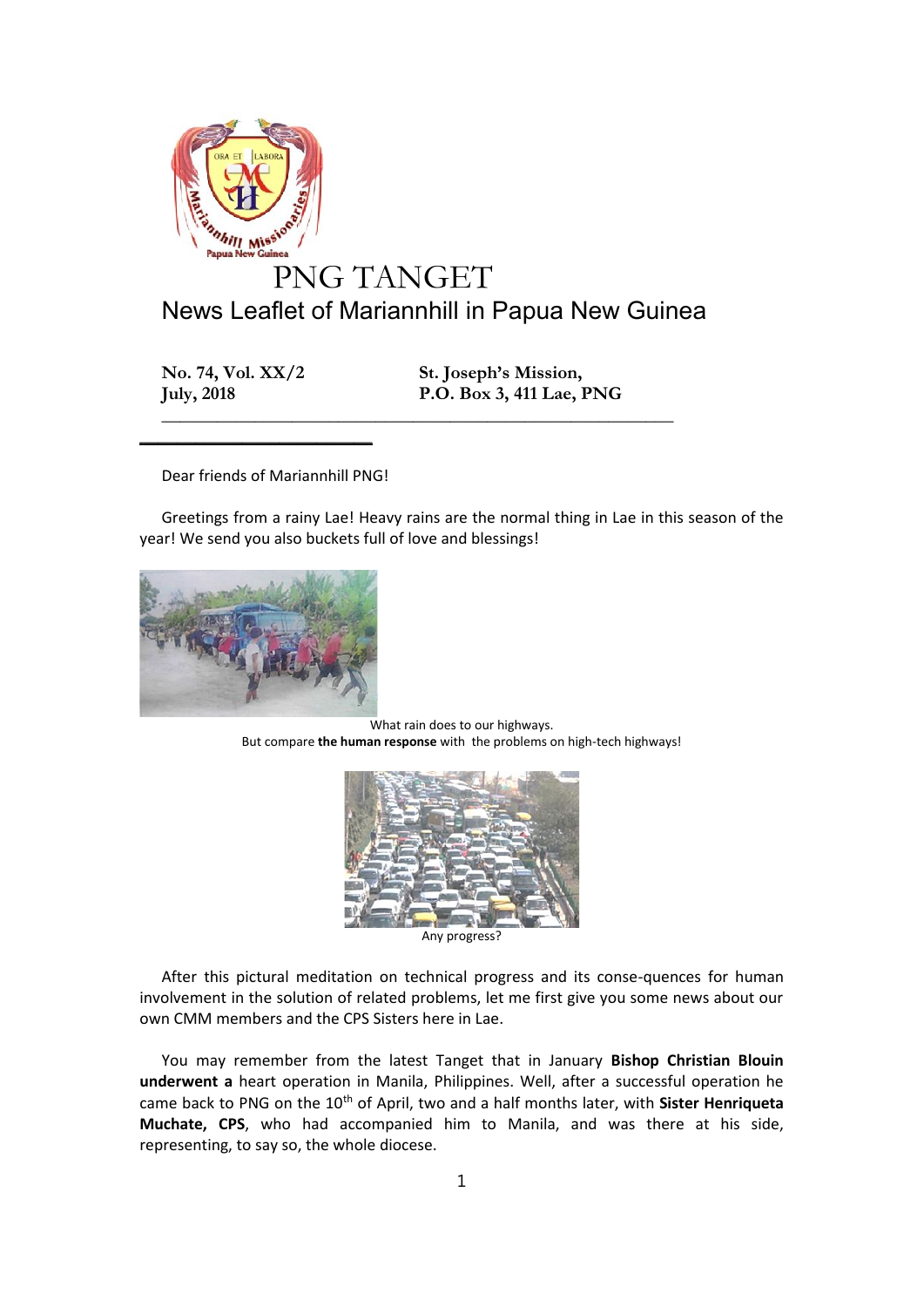On the  $11<sup>th</sup>$  Bishop Chris first paid a visit to the General Hospital and then he and Sister Henriqueta flew to Lae.

Since then, Bishop Chris has been steadily recovering from his heart operation and is now practically back to normal. Congratulations!

The Centre of Mercy is happy to have Sister Henriqueta back at her daily care of the sick, after three months of absence.

Fortunately, **Sister Salome Karara, CPS**, got finally registered as medical officer in PNG and is now fully engaged in the Centre of Mercy, which daily treats hundreds of patients.

On the  $23^{rd}$  of April we, CMM, came together in Mariannhill House, Eriku, to discuss the Visitation Letter we had received from Fr. General. Our main challenge is to strike a balance between community life and pastoral engagement. As you know already, we are an extremely pluricultural community: 9 members of 7 different nationalities, and soon, Deo volente, 10 members and 8 nationalities! Is that part of the globalization?

On the 24th of May, the anniversary of the death of **Abbot Francis**, we came together in Mariannhill House for common reflection and prayer. In the evening, together with the CPS Sisters, we celebrated the Eucharist and had an abundance of delicious pizza in the "haus win".

A few days later, on the 28th of May **Fr. Krzysztof Zacharuk** took a well deserved homeleave after another three years in the Diocese of Lae, caring mainly for the 8 Catholic Siassi communities. One of our priests in the Diocese will have to take from time to time the boat to Siassi during Fr. Krzysztof's three months absence, so that those communities can celebrate the Eucharist.

And interesting news referring to **Fr. Sido van der Werf**, who is since last year back in the Netherlands but has been for 53 years in PNG. On the 11<sup>th</sup> of June, Queen Elizabeth's 92<sup>nd</sup> birthday, a new list of people to be awarded a Commonwealth conde-coration was published. Well, Fr. Sido is on the list of those to be made "Officer of the British Empire" because of his longstanding service to – as it is mentioned – "education and to the Catholic Church in Morobe Province". Congratulations, Sido! The British Empire should be happy to have also this kind of "conquerors"!

On the 1st of July **Fr. Brian Nonde** went on home-leave. He is the parish priest at St. Stephan's, 3 Mile, and in charge of the Catholic Radio in Lae.

**Fr. Arnold Schmitt** went on home-leave on the 3rd of July. As Fr. Arnold is the Vicar General of the Diocese and the appointment of the new Bishop is in the air, it was difficult for him to decide on an opportune date for going on home-leave, due this year. But as there are signs that the appointment is still going to take a few months, he was advised to go now.

We wish our confreres on home-leave a good rest from their intense pastoral activity here and a safe return to "Paradise".

That even PNG, home of the bird of Paradise, doesn't escape from the general condition of our dear mother earth of being "paradise lost", became again clear at a Church- Government workshop on **sorcery** which took place in Lae from 22 to 24 May. All Churches took part. **Bishop Chris** was also invited.

The workshop was a follow-up of a Church conference on sorcery held in Lae from 14th to 16<sup>th</sup> November 2016. The workshop addressed the still wide-spread belief in sorcery and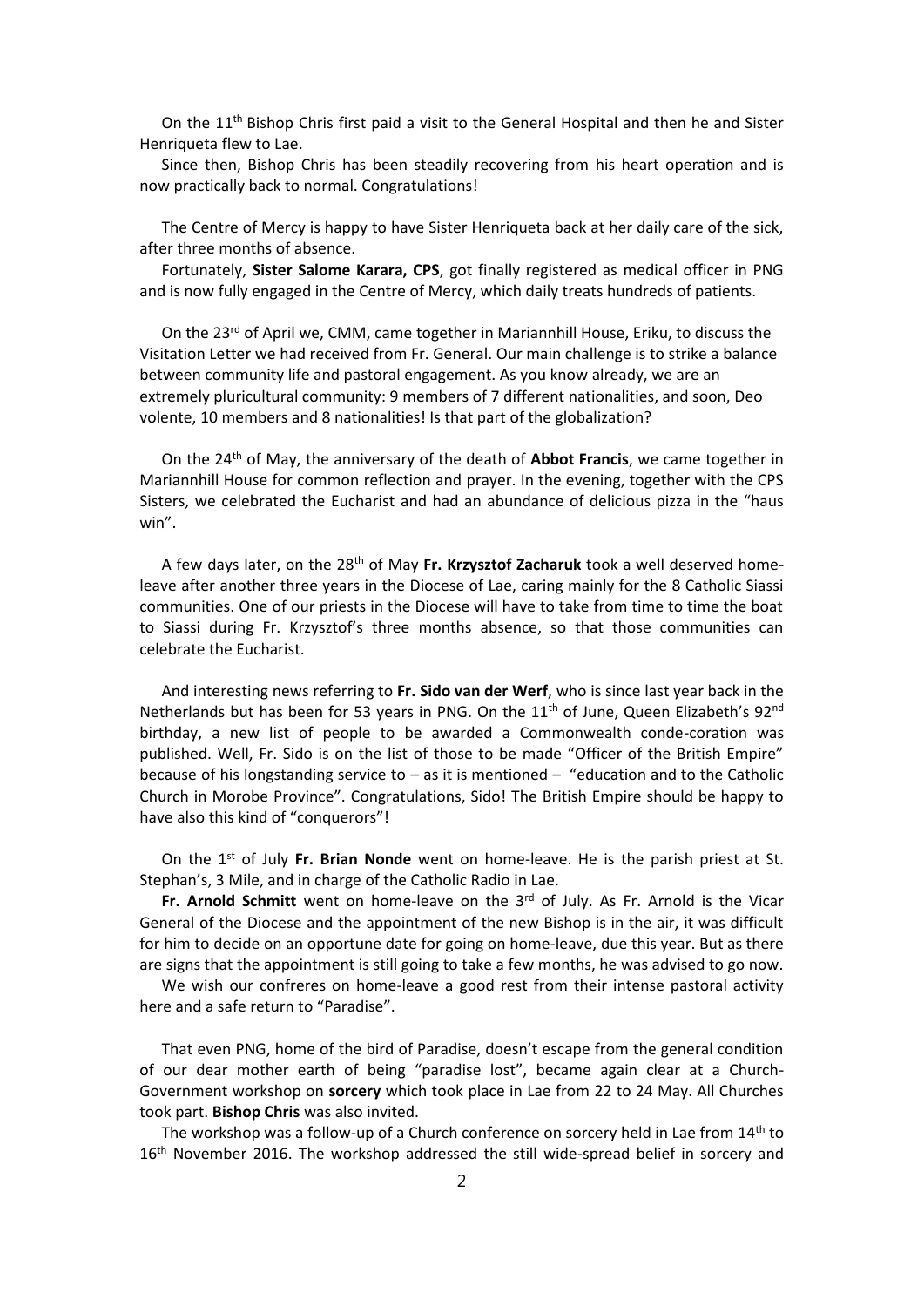witchcraft and especially the increase in sorcery accusation related violence, which normally brings about - now as in the past - the torturing and killing of the persons accused.

The Churches have worked out a strategic plan on sorcery beliefs and "sorcery accusation related violence" (SARV), but nobody expects a rapid change in sorcery related "events". As one Lutheran Bishop put it: "The most important step is to come up with an approach to change the mindset of our people, to change the way they see and interpret issues related to sickness and death. People continue to blame each other." (The National, May 29, 2018, p. 6)

As proof is difficult, suspicions are enough to launch an accusation; anyone can be accused and punishment is served instantly.

Therefore, there are two levels on which people should be educated towards change:

1. the level of awareness about the causes of sickness through education and information;

2. the level of how to deal with accusations, developing an evidence-based research framework and eradicating the traditional "instant justice".

As was the case in Europe in times of witch-hunt, women are the ones who more frequently are accused of sorcery, tortured and killed. It thus becomes a part of gender based violence.

We need an sort of Enlightenment as Europe in the  $17<sup>th</sup>$  century, but especially brave people who stand up against "spontaneous" accusations in their own environment.



Daughters of our cook at 8 Mile. Women empowerment in PNG follows traditional patterns

------------------------------------------------

On Tuesday, the  $8<sup>th</sup>$  of May, we celebrated the  $15<sup>th</sup>$  anniversary of the start of our Catholic Radio in Lae at the Diocesan Offices, where the Radio Station is housed and from where it operates.

**Fr. Brian Nonde,** who is in charge of the Radio, welcomed the guests, among them many who had supported with means and work the Radio. **Bishop Christian Blouin** highlighted the occasion, and **Harry Bulunasoi**, one of our ex-seminarians and now fully engaged at the Radio, showed in a powerpoint the short history of the Radio station. Then a brunch was offered.

The Catholic Radio plays an important part in the evangelization, and we are all happy that it is back to full operation.

Bishop Henry van Lieshout saw its importance, and he sourced funds, especially in his home parish in Venlo, Holland, to set up the Radio in Lae. From the 8<sup>th</sup> of May 2003 on, the radio became an instrument for sowing the Gospel values of peace, solidarity, reconciliation and safety in the Morobe Province, especially in Lae, plagued at that time by increasing criminality and ethnic clashes.

The Catholic Radio FM 103.7 became popular not only among Catholics, but also among a wider public. It became a radio for the people.